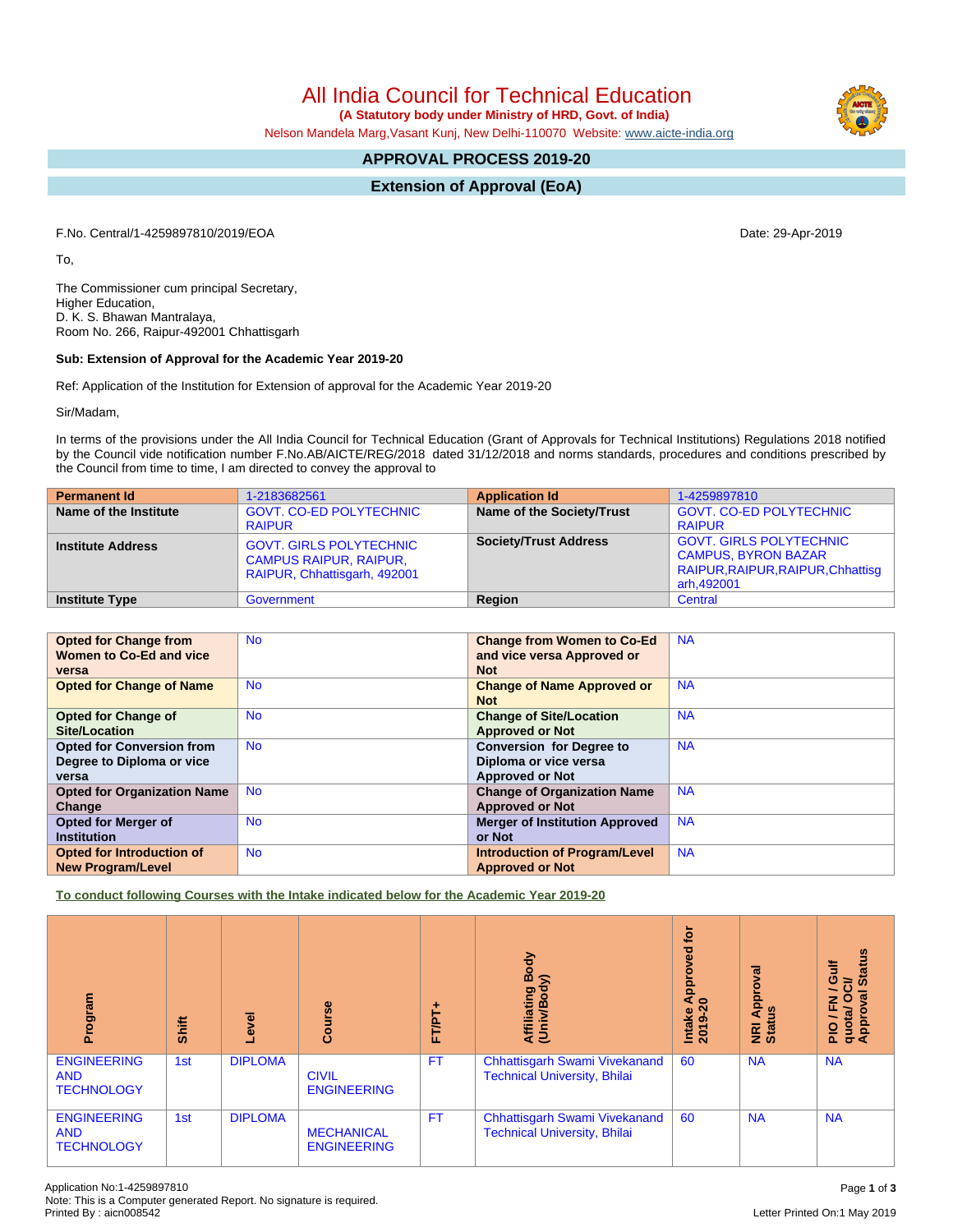| <b>ENGINEERING</b><br><b>AND</b><br>TECHNOLOGY | 1 <sub>st</sub> | <b>DIPLOMA</b> | ELECTRICAL<br><b>ENGINEERING</b> |  | <b>Chhattisgarh Swami Vivekanand</b><br><b>Technical University, Bhilai</b> | 60 |  | <b>NA</b> |
|------------------------------------------------|-----------------|----------------|----------------------------------|--|-----------------------------------------------------------------------------|----|--|-----------|
|------------------------------------------------|-----------------|----------------|----------------------------------|--|-----------------------------------------------------------------------------|----|--|-----------|

+FT –Full Time,PT-Part Time

| <b>Deficiencies Noted based on Self Disclosure</b>              |                   |  |  |  |  |
|-----------------------------------------------------------------|-------------------|--|--|--|--|
| <b>Particulars</b>                                              | <b>Deficiency</b> |  |  |  |  |
| <b>Other Details Deficiency</b>                                 |                   |  |  |  |  |
| <b>Anti-Ragging Related Deficiency</b>                          |                   |  |  |  |  |
| Undertaking obtained from students staying in Hostel            | Yes               |  |  |  |  |
| Undertaking obtained from parents of students staying in Hostel | Yes               |  |  |  |  |
|                                                                 |                   |  |  |  |  |
| <b>Other Facilities Deficiency</b>                              |                   |  |  |  |  |
| General Insurance                                               | Yes               |  |  |  |  |
| Standalone Language Laboratory                                  | Yes               |  |  |  |  |
| Estb: Grievance Redressal Committee/OMBUDSMAN                   | Yes               |  |  |  |  |
| <b>Insurance for Students</b>                                   | Yes               |  |  |  |  |
| Fire and Safety Certificate                                     | Yes               |  |  |  |  |
| Atleast 5 MoUs with industries                                  | Yes               |  |  |  |  |
| <b>Backup Electric Supply</b>                                   | Yes               |  |  |  |  |
| <b>Administrative Area Deficiency</b>                           |                   |  |  |  |  |
| Board Room                                                      | Yes               |  |  |  |  |
| Office All Inclusive                                            | Yes               |  |  |  |  |
| Department Offices/Cabin for Head of Dept                       | Yes               |  |  |  |  |
| <b>Central Store</b>                                            | Yes               |  |  |  |  |
| Maintenance                                                     | Yes               |  |  |  |  |
| Security                                                        | Yes               |  |  |  |  |
| Housekeeping                                                    | Yes               |  |  |  |  |
| Pantry for Staff/Faculty                                        | Yes               |  |  |  |  |
| Exam Control Office                                             | Yes               |  |  |  |  |
| <b>Training Placement Office</b>                                | Yes               |  |  |  |  |
| <b>Amenities Area Deficiency</b>                                |                   |  |  |  |  |
| <b>Boys Common Room</b>                                         | Yes               |  |  |  |  |
| <b>Girls Common Room</b>                                        | Yes               |  |  |  |  |
| Cafeteria                                                       | Yes               |  |  |  |  |
| <b>Stationery Store</b>                                         | Yes               |  |  |  |  |
| First aid cum Sick Room                                         | Yes               |  |  |  |  |
| <b>Faculty Deficiency</b>                                       | Yes               |  |  |  |  |
| <b>Computational Facilities</b>                                 |                   |  |  |  |  |
| <b>Internet Bandwidth</b>                                       | Yes               |  |  |  |  |
| <b>Printers</b>                                                 | Yes               |  |  |  |  |
| Number of PCs in Language lab                                   | Yes               |  |  |  |  |
| Legal Application S/W                                           | Yes               |  |  |  |  |
| PCs to Student ratio                                            | Yes               |  |  |  |  |
| <b>Library Facilities</b>                                       |                   |  |  |  |  |
| <b>Library Management Software</b>                              | Yes               |  |  |  |  |
| Reading Room Seating Capacity                                   | Yes               |  |  |  |  |
| MultiMediaPC                                                    | Yes               |  |  |  |  |
| <b>Instructional Area Common Facilities</b>                     |                   |  |  |  |  |
| <b>Computer Center</b>                                          | Yes               |  |  |  |  |
| Library & Reading Room                                          | Yes               |  |  |  |  |
| Language Laboratory                                             | Yes               |  |  |  |  |
| <b>Instructional Area- ENGINEERING AND TECHNOLOGY-Diploma</b>   |                   |  |  |  |  |
| <b>Tutorial Room</b>                                            | Yes               |  |  |  |  |
| Laboratories                                                    | Yes               |  |  |  |  |
| Additional Workshop/Labs                                        | Yes               |  |  |  |  |
| Workshops - Basic                                               | Yes               |  |  |  |  |
| <b>Drawing Halls</b>                                            | Yes               |  |  |  |  |